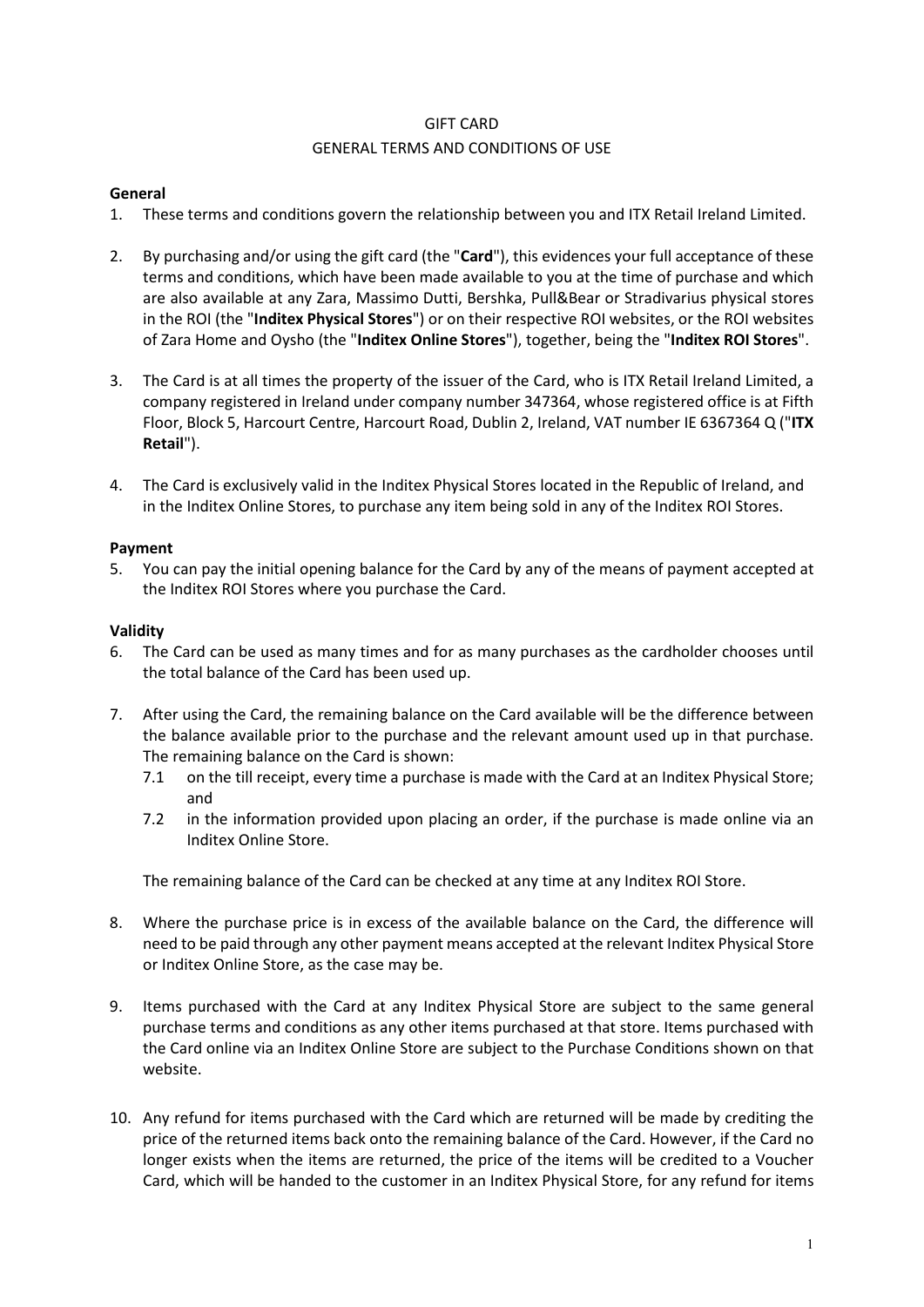purchased at any Inditex Physical Store; or will be sent by e-mail, to the e-mail address of the customer who made the purchase with the Card, for any refund for items purchased via an Inditex Online Store.

The refund methods stated above are an essential term, and as such, they are deemed to be expressly accepted upon purchasing and/or using the Card.

- 11. The Card is valid for five years from:
	- 11.1 the date of purchase, in respect of physical Cards purchased at any Inditex Physical Store;
	- 11.2 the date of the Shipping Confirmation email, in respect of the physical Cards purchased at any Inditex Online Store;
	- 11.3 the date of the dispatch, in respect of virtual Cards you requested to be sent directly by us to your intended recipient; or
	- 11.4 the date of the purchase, in respect of virtual Cards you requested to be loaded to the Purchases section of your account, for you to pass on to your intended recipient.

At the expiry of this validity period, the Card cannot be renewed, or used to purchase items, or reactivated, nor can any unused remaining balance in the Card be claimed.

- 12. The Card is a bearer instrument. Its holder shall be solely responsible for the use and custody of the Card. A damaged, altered or cancelled Card will not be accepted as a method of payment by the Inditex ROI Stores and the Inditex ROI Stores will not replace any Card that is lost, stolen or damaged except in accordance with your legal rights (for example, if the Card is defective or not of satisfactory quality at the time of delivery, or in the case of a change of format of the Card).
- 13. If you have purchased a Virtual Card via an Inditex Online Store, the Inditex ROI Stores will not be responsible for any failure or delay in delivery of the Card to its intended recipient if caused by events or circumstances beyond Inditex ROI Stores' reasonable control, including (i) deficiencies or the breakdown of telecommunications lines/systems, (ii) a delay in the transmission of information or data or the loss of information or data which may occur under any of the circumstances provided under (i) above; (iii) the inaccuracy of the details of the recipient of the virtual Card provided by the purchaser of the Card; (iv) impossibility of delivery of the Card at the e-mail address provided, or (v) the fact that the e-mail sent is deemed to be spam or unwanted email.
- 14. Cards obtained through any unlawful means shall be null and void and they shall not be used to purchase items, nor will the remaining balance on the Card be refunded.
- 15. The Card shall not be used for the purposes of advertising or promoting items or services marketed by any third party other than Inditex ROI Stores without ITX Retail's prior written consent.

## **Return**

- 16. The balance on the Card cannot at any time be refunded, or exchanged for cash, except (i) in accordance with your legal rights, for example, in the event that the Card is defective, or not of satisfactory quality, at the time of purchase; or (ii) if the Card is unused, purchased in the Republic of Ireland, and returned to ITX Retail:
	- 16.1 within 30 days from the date of purchase, in the case of a physical Card purchased at any Inditex Physical Store;